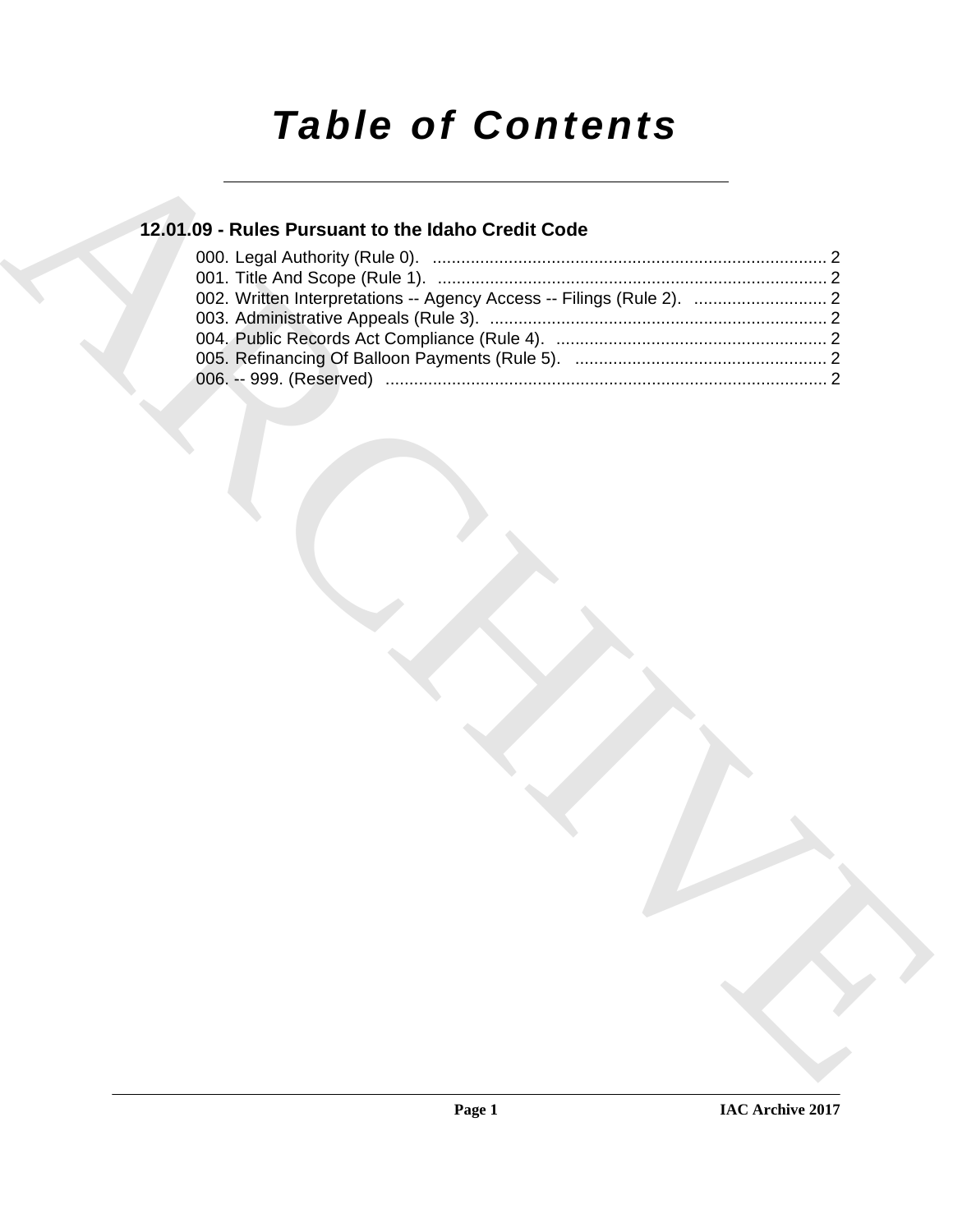#### **IDAPA 12 TITLE 01 CHAPTER 09**

#### **12.01.09 - RULES PURSUANT TO THE IDAHO CREDIT CODE**

#### <span id="page-1-1"></span><span id="page-1-0"></span>**000. LEGAL AUTHORITY (RULE 0).**

This chapter is promulgated pursuant to Sections 28-43-307 and 28-46-104, Idaho Code. (7-1-93)

#### <span id="page-1-2"></span>**001. TITLE AND SCOPE (RULE 1).**

The title of this chapter is the Idaho Credit Code Rules of the Idaho Department of Finance; and may be cited as IDAPA 12.01.09, "Rules Pursuant to the Idaho Credit Code." These rules implement statutory intent with respect to the regulation of credit transactions in the state of Idaho in accordance with the provisions of chapters 41 through 49 of title 28, Idaho Code. (7-1-93)

#### <span id="page-1-3"></span>**002. WRITTEN INTERPRETATIONS -- AGENCY ACCESS -- FILINGS (RULE 2).**

**CHAPTER OF**<br> **CHARCHIVE CONFIDENT (RULE)**<br> **CHARCHIVE CONFIDENT (RULE)**<br> **CHARCHIVE CONFIDENT (RULE)**<br> **CHARCHIVE CONFIDENT (RULE)**<br> **CHARCHIVE CONFIDENT (RULE)**<br> **CHARCHITEE CONFIDENT (RULE)**<br> **CHARCHITEE CONFIDENT (RUL** Written interpretations of these rules are available by mail from the Idaho Department of Finance, P.O. Box 83720, Boise, Idaho 83720-0031. The street address of the agency is Idaho Department of Finance, 800 Park Boulevard, Suite 200, Boise, Idaho 83712. The telephone numbers of the agency are (208) 332-8000 - Administration; and (208) 332-8002 - Consumer Finance Bureau. The telephone number of the facsimile machine for the Consumer Finance Bureau is (208) 332-8096. All filings with the Idaho Department of Finance in connection with rulemaking or contested cases shall be made with the Director of the Idaho Department of Finance, and shall include an original and one (1) copy.  $(7-1-93)$ 

#### <span id="page-1-4"></span>**003. ADMINISTRATIVE APPEALS (RULE 3).**

| Administrative appeals are not available within the agency. |  | $(7-1-93)$ |
|-------------------------------------------------------------|--|------------|
|                                                             |  |            |

#### <span id="page-1-5"></span>**004. PUBLIC RECORDS ACT COMPLIANCE (RULE 4).**

All rules contained in this chapter are public records. (7-1-93)

#### <span id="page-1-8"></span><span id="page-1-6"></span>**005. REFINANCING OF BALLOON PAYMENTS (RULE 5).**

Pursuant to the provisions of Section 28-43-307(2)(c), Idaho Code, this rule defines a class of transactions not requiring the protection of the debtor's right to refinance a balloon payment in a regulated consumer credit transaction, as otherwise provided in Section 28-43-307, Idaho Code. The creditor will not be obligated to refinance the balloon payment on the same terms if the creditor makes available to the debtor at least all of the following four (4) options: (7-1-93)

<span id="page-1-10"></span>**01. Collateral Sale**. The debtor is permitted to sell the collateral, applying the proceeds to the outstanding balance owed to the creditor, and retain any excess proceeds; or (7-1-93)

**02. Collateral Return**. The debtor returns the collateral pursuant to a predetermined written agreement and is released from further liability or obligation on the balloon payment; or (7-1-93)

<span id="page-1-12"></span><span id="page-1-11"></span><span id="page-1-9"></span>**03. Payment**. The debtor is permitted to pay off the balloon payment and keep the collateral; or

 $(7-1-93)$ 

**04. Refinance**. If creditworthy, the debtor is permitted to refinance the balloon payment with the creditor at the prevailing terms at that time. However, the interest rate on the refinancing may not exceed, by more than five (5) points, the interest rate charged on the original consumer credit transaction. (7-1-93) than five  $(5)$  points, the interest rate charged on the original consumer credit transaction.

<span id="page-1-7"></span>**006. -- 999. (RESERVED)**